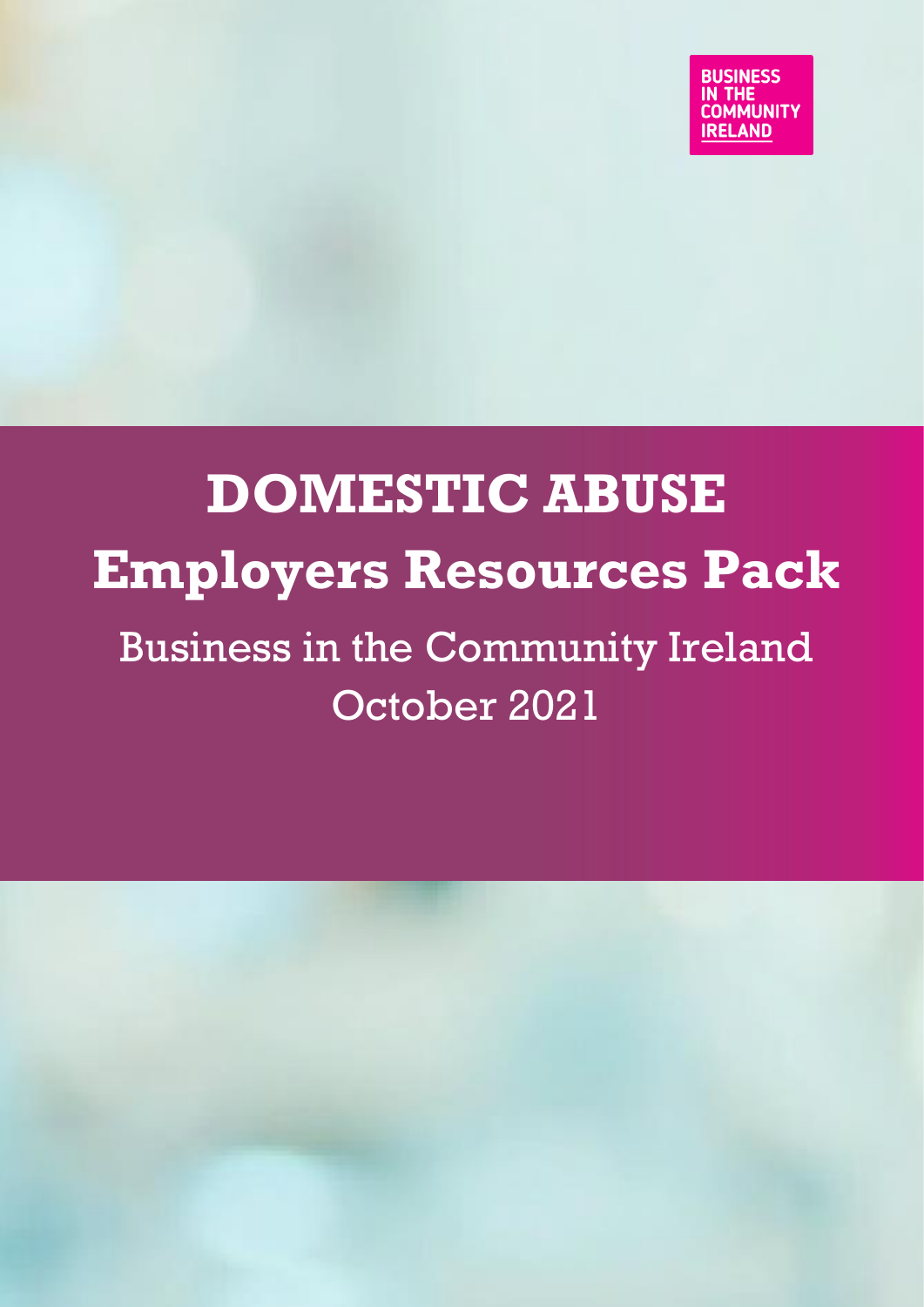Business in the Community Ireland have developed this resource pack that lists organisations who are taking action on domestic abuse, supporting victims of abuse, and who your company might partner with in order to take meaningful action on this issue.

This resource pack also lists toolkits and guides which your company will find useful when drafting your own workplace policies, and which will empower your company to open up conversations within your own companies about tackling domestic abuse.

## **Organisations**

### **Women's Aid**

Women's Aid is a leading national organisation that has been working in Ireland to stop domestic violence against women and children since 1974. The Women's Aid [National Freephone](https://www.womensaid.ie/services/helpline.html)  [Helpline](https://www.womensaid.ie/services/helpline.html) 1800 341 900 operates 24 hours a day, seven days a week, and provides support and information to callers experiencing abuse from intimate partners. Women's Aid also offers a Dublin-based One to One Support Service that provides more indepth [one to one information and support,](https://www.womensaid.ie/services/onetoone.html) Monday to Friday, in six locations throughout Dublin and its surrounding areas[: https://www.womensaid.ie/](https://www.womensaid.ie/)

### **Safe Ireland**

Safe Ireland is the national social change agency working to eradicate domestic abuse and coercive control in Ireland. Safe are a key part of the infrastructure in Ireland to transform the response and reduce the prevalence of domestic violence. Safe Ireland run public awareness campaigns on issues relating to domestic abuse, fund research on ending future violence, and they provide direct specialist domestic violence services for women and children including refuge: <https://www.safeireland.ie/>

### **Rape Crisis Network Ireland (RCNI)**

The RCNI is a specialist information and resource centre on rape and all forms of sexual violence with a proven capacity in strategic leadership. They are the representative, umbrella body for their member Rape Crisis Centres across Ireland. The Rape Crisis Network Ireland offer a free and confidential 24-hour listening and support service for anyone - at 1800 77 8888 - who has been raped, sexually assaulted, sexually harassed or sexually abused at any time in their lives. The Dublin Rape Crisis Centre also delivers training sessions for different audiences on issues around Assault, Abuse, and Trauma, and they can delive[r bespoke training on request](https://www.drcc.ie/services/education-training/bespoke/) to meet the specific training of client groups or organisations:<https://www.rcni.ie/>

### **Men's Aid**

Men's Aid Ireland is the only dedicated support service in Ireland for male victims of domestic violence including coercive control. Men's Aid provide a National Confidential Helpline (01- 5543811), a Legal information clinic, One-to-one practical support, Counselling, Court Accompaniment, Outreach Clinics, and Certified Training:<https://www.mensaid.ie/>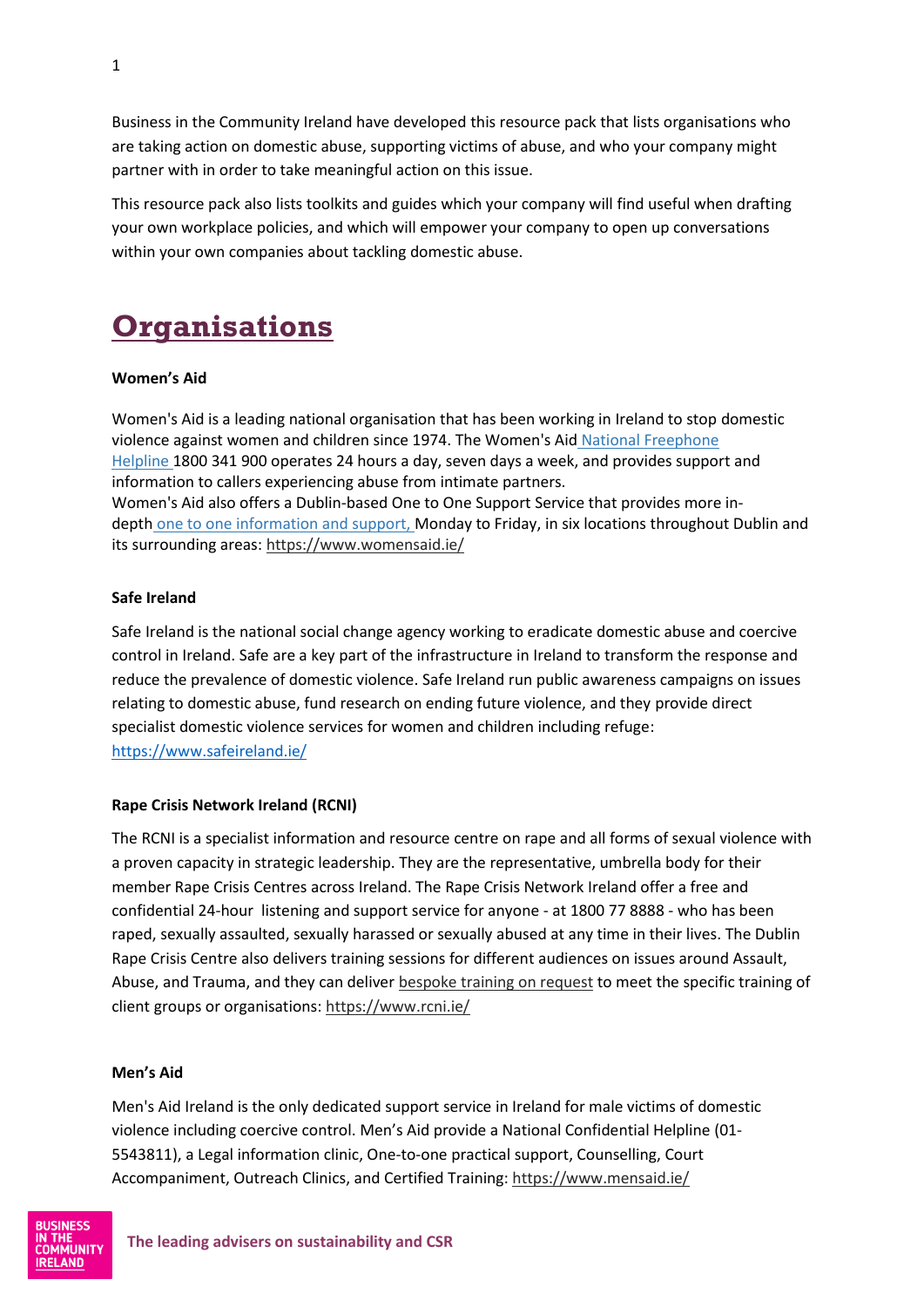#### **Sonas**

Sonas is the largest provider of frontline services to women and children experiencing domestic abuse in the greater Dublin region. Sonas support women and children experiencing domestic abuse by providing effective, quality services. Sonas advocate on women and children's behalf with other services and on issues that impact on the safety, welfare and wellbeing of women and children experiencing domestic abuse:<https://www.domesticabuse.ie/>

### **Resources**

### **"Toolkit on Domestic Violence and Abuse at Work: Recognise, Respond and Refer"**

### **(Vodafone Foundation)**

This toolkit was produced for Vodafone Foundation by Independent Gender Expert Dr Jane Pillinger. The Vodafone Domestic Violence and Abuse Toolkit provides information and resources about domestic violence and abuse and how it impacts on the workplace and in remote working. The Toolkit shows practical examples of how Vodafone's managers and employees can make a difference to preventing and responding effectively to prevent domestic violence and abuse as it impacts on the workplace. Vodafone's intention is that through the toolkit, employers and managers will feel more confident in beginning to address this issue and support those affected by abuse within their teams and organisations:

[https://www.vodafone.com/content/dam/vodcom/files/vodafone\\_domestic\\_violence\\_toolkit\\_2020](https://www.vodafone.com/content/dam/vodcom/files/vodafone_domestic_violence_toolkit_2020.pdf) [.pdf](https://www.vodafone.com/content/dam/vodcom/files/vodafone_domestic_violence_toolkit_2020.pdf)

### **"Domestic Abuse: a toolkit for employers" (BITC UK)**

This toolkit was developed by BITCI's sister organisation in the UK in cooperation with Public Health England and the UK Department for Business, Energy and Industrial Strategy. This toolkit includes information, resources, initiatives and case studies will help your organisation to support your employees, and contribute to tackling domestic abuse by providing a safe and effective work environment:<https://www.bitc.org.uk/toolkit/domestic-abuse-toolkit/>

### **"What can I do as an Employer?" (Safe Ireland)**

This guide from Safe Ireland gives advice on how employers can make sure the workplace is a safe and supportive environment. It also provides guidance on how employers can encourage women, who are experiencing domestic violence, to feel comfortable enough to come forward: <https://www.safeireland.ie/get-involved/what-can-i-do-as-an-employer/>

**AMI INITY**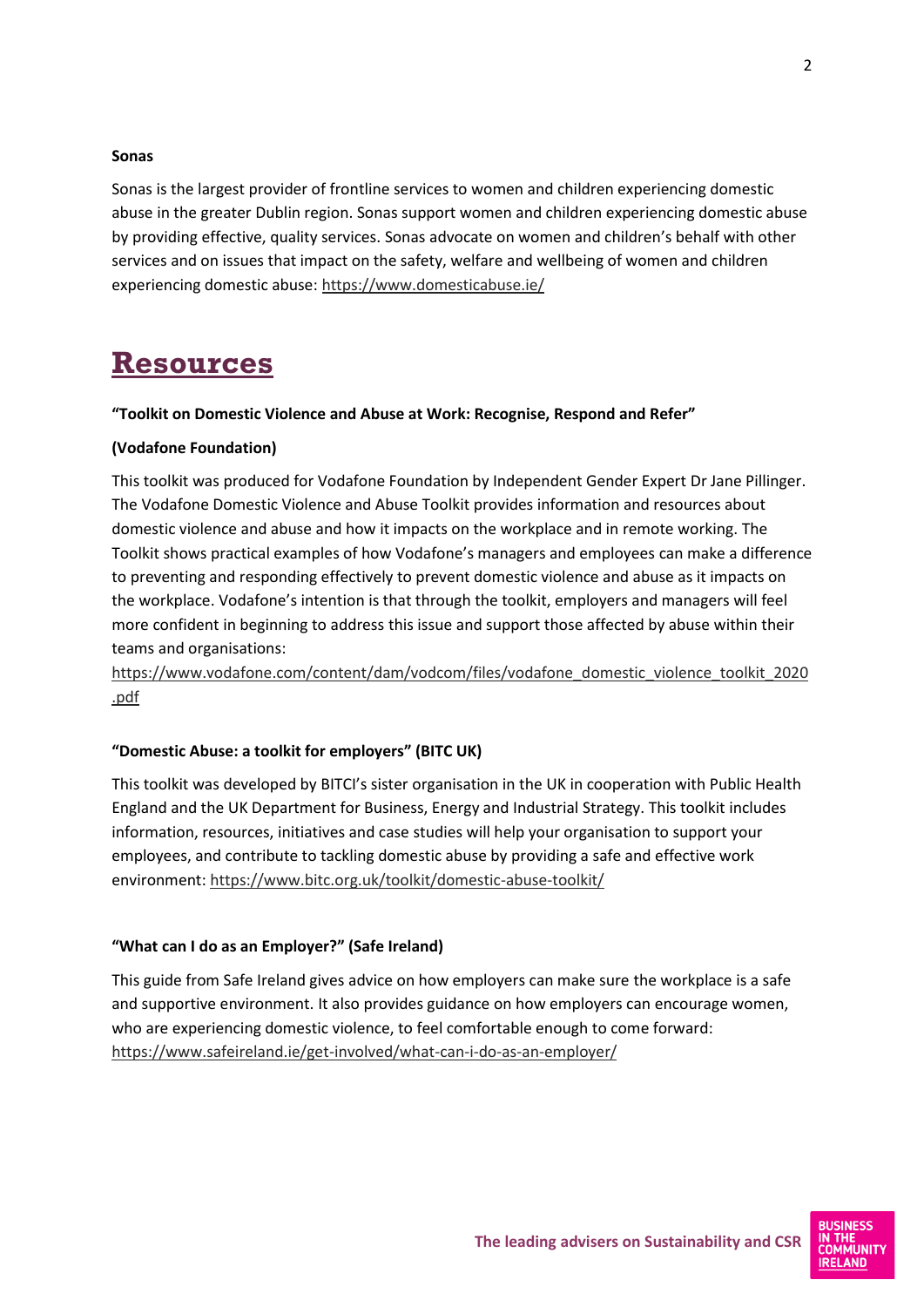# **Apps & Tools**

### **Bright Sky app**

Bright Sky is a free to download mobile app and website for anyone experiencing domestic abuse, or who is worried about someone else. The Bright Sky Ireland free app has been developed by Vodafone Ireland Foundation, working with Women's Aid and An Garda Síochána, and the app connects victims of domestic violence and abuse to advice and support services across the country: <https://www.womensaid.ie/bright-sky/>